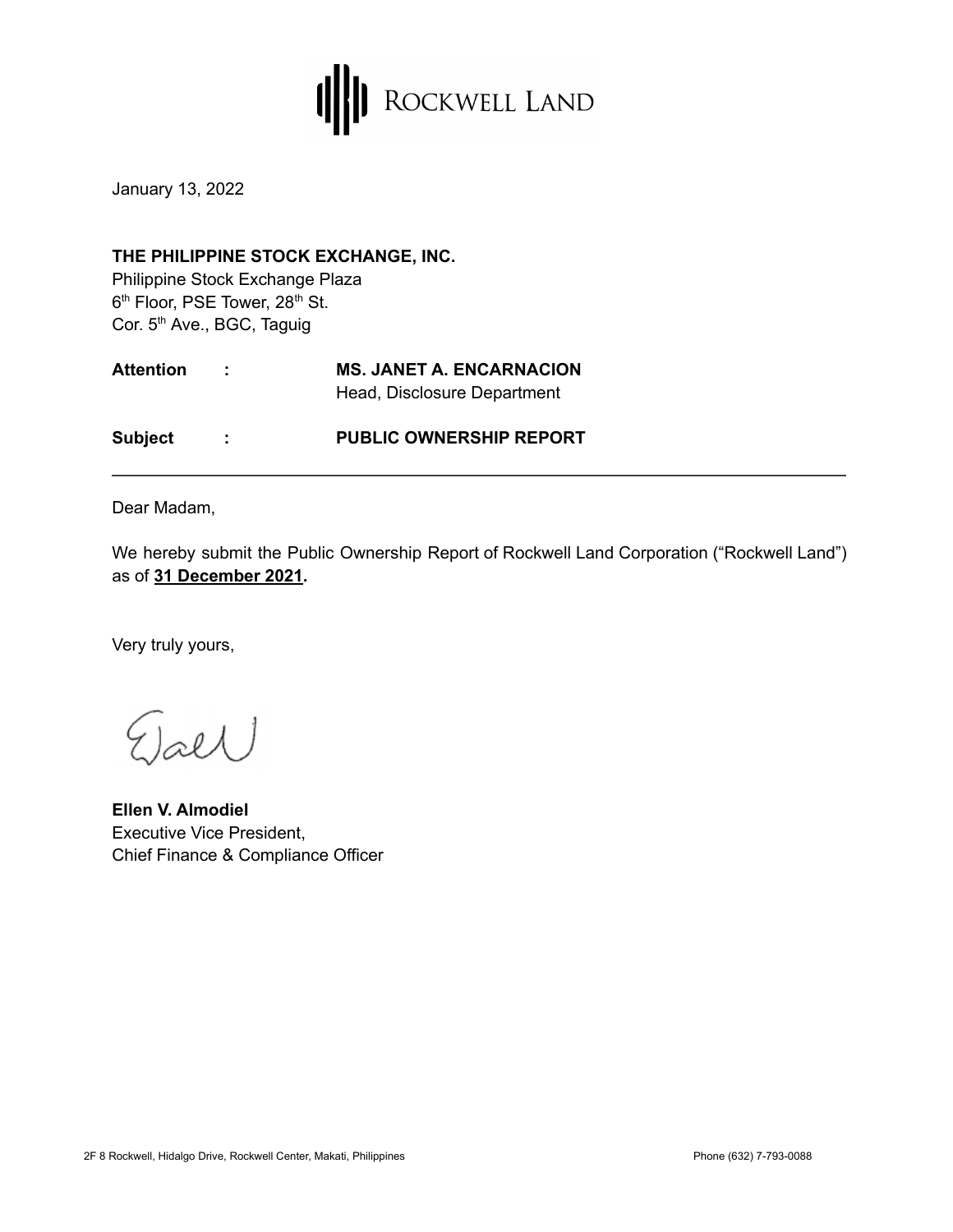

## **ROCKWELL LAND CORPORATION Computation of Public Ownership as of December 31, 2021**

**Number of Issued Shares 6,243,382,344 Number of Treasury Shares (if any) Number of Issued & Outstanding Shares 6,116,762,198 Less:** 

**A. Directors**

|                                              |                |                 | <b>TOTAL DIRECT &amp;</b> | % to Total I/O |
|----------------------------------------------|----------------|-----------------|---------------------------|----------------|
| <b>NAME</b>                                  | <b>DIRECT</b>  | <b>INDIRECT</b> | <b>INDIRECT SHARES</b>    | <b>Shares</b>  |
| Manuel M. lopez                              | 2,959,172      | 1               | 2,959,173                 | 0.048          |
| Oscar M. Lopez                               | 174,897        | 1               | 174,898                   | 0.003          |
| Federico R. Lopez                            | 0              | 1               |                           | 0.000          |
| Nestor J. Padilla                            | 21,150,000     | $\mathbf{1}$    | 21,150,001                | 0.346          |
| Miguel Ernesto L. Lopez                      | 243,693        | 1               | 243,694                   | 0.004          |
| Francis Giles B. Puno                        | 5,656          | 0               | 5,656                     | 0.000          |
| Oscar J. Hilado                              |                | 0               | 1                         | 0.000          |
| Monico V. Jacob                              |                | 0               |                           | 0.000          |
| Albert F. Del Rosario                        | 2,818          | 0               | 2,818                     | 0.000          |
| Jose Valentin A. Pantangco, Jr.              |                | 0               |                           | 0.000          |
| Benjamin R. Lopez                            |                | $\mathbf 0$     |                           | 0.000          |
|                                              | 24,536,241     | 5               | 24,536,246                | 0.401          |
| <b>B.</b> Officers                           |                |                 |                           |                |
|                                              |                |                 | <b>TOTAL DIRECT &amp;</b> | % to Total I/O |
| <b>NAME</b>                                  | <b>DIRECT</b>  | <b>INDIRECT</b> | <b>INDIRECT SHARES</b>    | <b>Shares</b>  |
| Valerie Jane L. Soliven                      | $\Omega$       | 28.000          | 28.000                    | 0.000          |
| Maria Lourdes L. Pineda                      | 132,818        | 8,454           | 141,272                   | 0.002          |
| Ellen V. Almodiel                            | 0              | 0               | 0                         | 0.000          |
| Davy T. Tan                                  | 0              | 0               | 0                         | 0.000          |
| Manuel L. Lopez Jr.                          | 0              | 0               | 0                         | 0.000          |
| Angela Marie B. Pagulayan                    | 0              | 0               | $\mathbf 0$               | 0.000          |
| Estela Y. Dasmarinas                         | 1,882          | 0               | 1,882                     | 0.000          |
| Jesse S. Tan                                 | 0              | $\overline{0}$  | $\mathbf 0$               | 0.000          |
| Christine T. Coqueiro                        | $\overline{0}$ | $\overline{0}$  | $\overline{0}$            | 0.000          |
| Geraldine B. Brillantes                      | 0              | 0               | $\pmb{0}$                 | 0.000          |
| Romeo G. Del Mundo, Jr.                      | 0              | 0               | $\mathbf 0$               | 0.000          |
| Jovie Jade Lim-Dy                            | $\overline{0}$ | 0               | $\Omega$                  | 0.000          |
| Enrique I. Quiason                           | 3,575          | 0               | 3,575                     | 0.000          |
| Esmeraldo C. Amistad                         | 0              | $\overline{0}$  | $\Omega$                  | 0.000          |
| Alexis Nicolai S. Diesmos                    | $\Omega$       | 13,000          | 13,000                    | 0.000          |
| Ma. Fe Carolyn Go Pinoy                      | $\Omega$       | $\Omega$        | $\Omega$                  | 0.000          |
| Stella May Arais Fortu                       | 0              | O               | 0                         | 0.000          |
|                                              | 138,275        | 49,454          | 187,729                   | 0.003          |
| <b>C. Principal Stockholders</b>             |                |                 |                           |                |
|                                              |                |                 | <b>TOTAL DIRECT &amp;</b> | % to Total I/O |
| <b>NAME</b>                                  | <b>DIRECT</b>  | <b>INDIRECT</b> | <b>INDIRECT SHARES</b>    | <b>Shares</b>  |
| <b>First Philippine Holdings Corporation</b> | 5,296,015,375  | 0               | 5,296,015,375             | 86.582         |
|                                              | 5,296,015,375  | $\mathbf{0}$    | 5,296,015,375             | 86.582         |
| <b>D.</b> Affiliates                         |                |                 |                           |                |
|                                              |                |                 | <b>TOTAL DIRECT &amp;</b> | % to Total I/O |
|                                              |                |                 |                           |                |